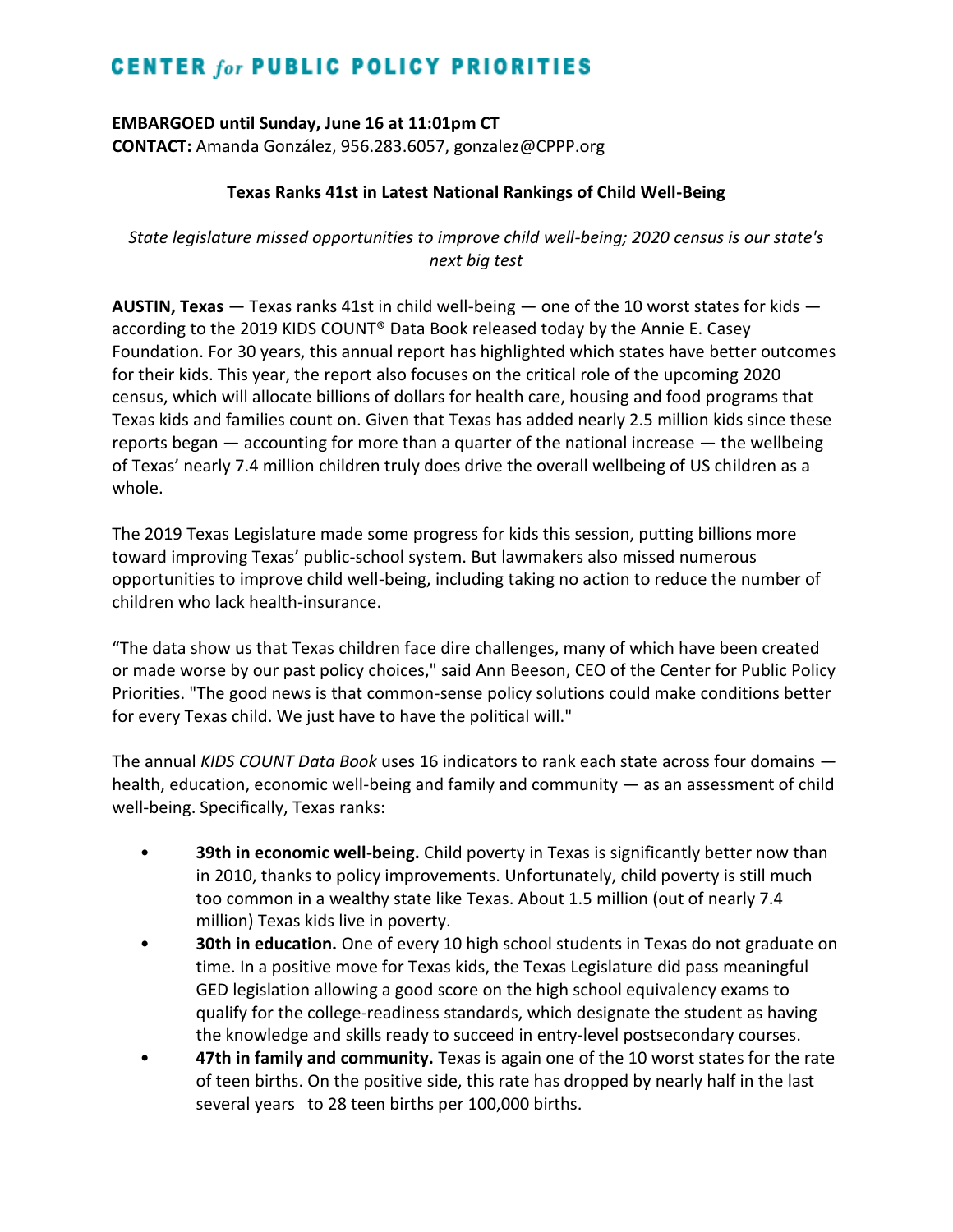# **CENTER for PUBLIC POLICY PRIORITIES**

• **39th in health.** Concerning statistics show that nearly 146,000 Texas kids lost Medicaid or Children's Health Insurance Program (CHIP) insurance last year, according to the Georgetown University Center for Children and Families. State legislators failed to provide continuous health coverage over a 12-month period for children enrolled in Medicaid.

"Any conversation about child well-being in Texas must also include the thousands of children that the federal government is holding in family detention centers  $-$  really, baby jails  $-$  or that are being separated from their parents as part of a suppression on migrants and asylum seekers," said Luis Figueroa, Legislative and Policy Director of the Center for Public Policy Priorities. "Using kids as pawns and separating them from their parents to instill fear is neither conscionable nor American nor Texan."

The accurate completion of the 2020 census count is another area where federal immigration policy will likely have significant harmful effects for children and families. Today's report discusses how an accurate census count helps protect Texas' voice in Congress and quality of life through funding for essential health and nutrition programs. Even though 30 percent of Texas kids under the age of 5 are at an increased risk of being missed, lawmakers devoted no state funding to ensure a complete and accurate count of Texas residents. And researchers, former census bureau directors and elected officials across the country agree that the likely addition of a first-time, untested citizenship question will contribute to significant undercounts of Texas children and families.

#### **Release Information**

The 2019 KIDS COUNT® Data Book is available at www.aecf.org. Additional information is available at www.aecf.org/databook. Journalists interested in creating maps, graphs and rankings in stories about the Data Book can use the KIDS COUNT Data Center at datacenter.kidscount.org.

### **About the Center for Public Policy Priorities**

At the Center for Public Policy Priorities, we believe in a Texas that offers everyone the chance to compete and succeed in life. We envision a Texas where everyone is healthy, well-educated and financially secure. We want the best Texas — a proud state that sets the bar nationally by expanding opportunity for all.

The Center for Public Policy Priorities has been the Texas grantee for the Annie E. Casey Foundation's national KIDS COUNT Project for more than 25 years. Visit CPPP.org/kidscount to view the Center's Texas-specific data reports and link to our regular updates and county-level data on the KIDS COUNT Data Center.

CPPP is an independent public policy organization that uses data and analysis to advocate for solutions that enable Texans of all backgrounds to reach their full potential. We dare Texas to be the best state for hard-working people and their families.